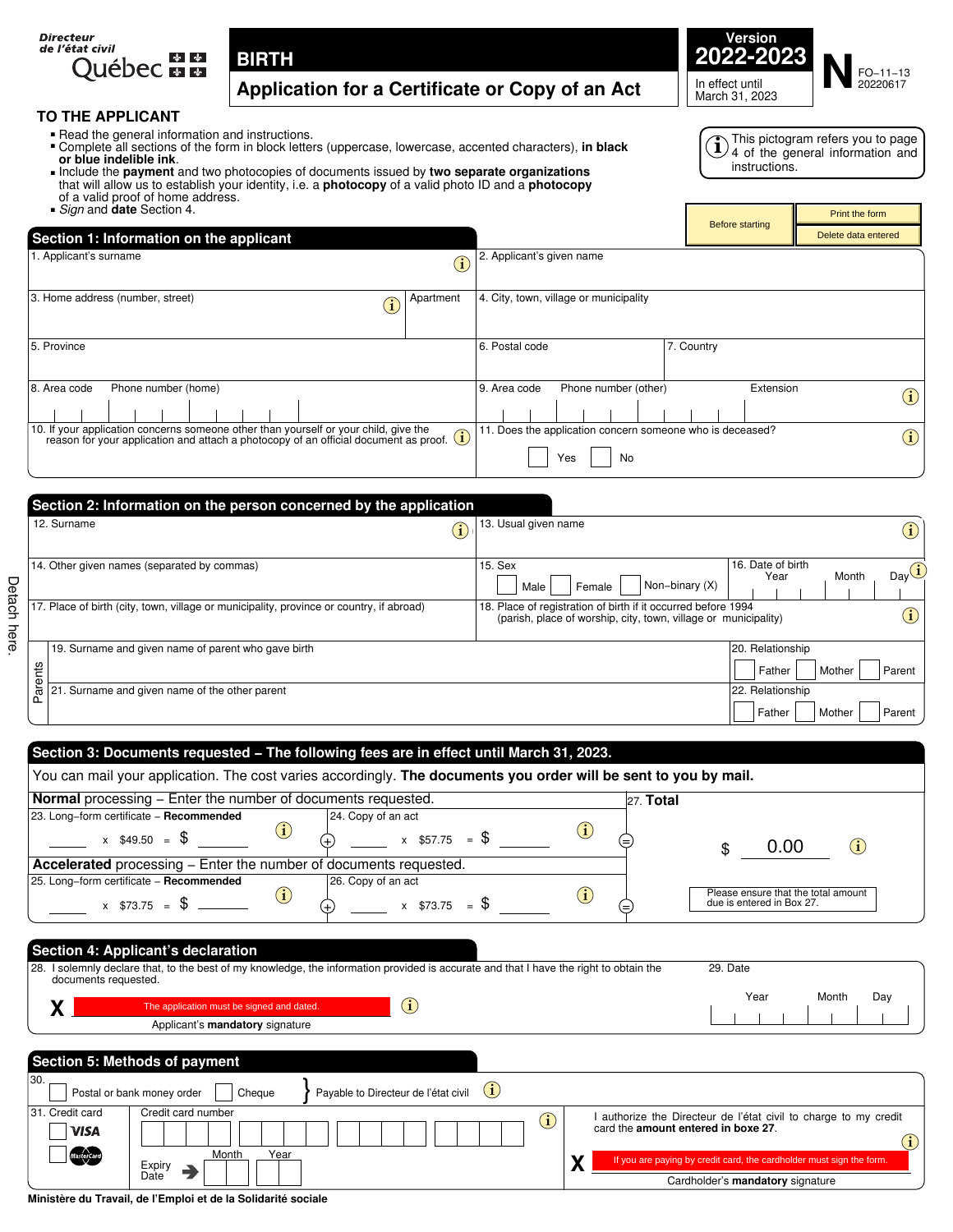

### **General Information and Instructions**

### **for an Application for a Certificate or Copy of an Act**

Do not return this document with your application.

### **What should you know?**

Certificates and copies of acts are official and distinct documents issued by the Directeur de l'état civil relating to births, marriages, civil unions or deaths entered in the Québec register of civil status.

These documents show the information that appears in the original act, exactly as entered and spelled in the register, **and not the information provided in the** *Application for a Certificate or a Copy of an Act*. Moreover, certificates and copies of acts are issued in the same language that the event was registered.

### **Application for a certificate or copy of an act of birth, marriage, civil union or death**

- Certificates and copies of an act for each of these events are obtained by using the corresponding form.
- $\blacksquare$ Ensure that you have a version of the form that is up−to−date in order to avoid any delay in processing your application.
- $\blacksquare$ The version of the form is indicated in the upper right−hand corner, next to its title.
- The forms are available on our website or by contacting us.
- You can submit your application using one of our online services, at **www.etatcivil.gouv.qc.ca**. In doing so, you will pay a lesser fee for your documents, as well as avoid postal delivery times.

### **Entering a civil status event in the register**

It is important to point out that, for a civil status document to be issued regarding a birth, it must first be entered in the Québec register of civil status. An application for a certificate or copy of an act, or an attestation for that event can be processed only once registration is completed. To find out the time limit for entering an event in the register, see our website or contact us.

### **Cancelling or modifying an** *Application for a Certificate or Copy of an Act*

An *Application for a Certificate or Copy of an Act* **cannot be cancelled or modified**.

### **Who can be the applicant?**

The **applicant** is the person who requests the certificate or copy of an act of birth.

To protect the identity of the persons entered in the Québec civil status register, a birth certificate or copy of an act of birth can only be issued to persons mentioned in the act in question or to those who establish their interest.

### **If the application concerns someone other than yourself or your child**

If the application concerns someone other than yourself or your child, your name will not appear in the act in question. You must therefore establish your interest by providing a reason supported by a document, as per the instructions on page 4. The Directeur de l'état civil will assess the reason given.

### **If the application concerns someone who is deceased**

If the application concerns someone who is deceased, the certificate or copy of the act may be issued to the deceased's spouse (by marriage or civil union), son or daughter, or brother or sister, even if they are not mentioned in the act, without having to provide a document supporting the reason given. However, as per the instructions on page 4, they must allow the Directeur de l'état civil to validate their relationship with the deceased.

### **If the application concerns a minor child**

Since the applicant must submit documents that a minor child may not be able to provide, it is recommended that one of the parents act as applicant on the child's behalf.

A parent mentioned in his or her child´s act of birth may apply for a birth certificate or a copy of the act of birth regardless of the child's age.

### **Lawyers and notaries**

If you are a lawyer or notary and are completing an application on behalf of your client, you must enter your member number following your surname in Box 1 of the form, as well as your client's file number in Box 10 of the form.

### **Checklist**

| To ensure that my application will be processed<br>without additional delay:                                                  |
|-------------------------------------------------------------------------------------------------------------------------------|
| I have completed all sections of the form.                                                                                    |
| I have completed the form in block letters (uppercase,<br>lowercase, accented characters), in black or blue<br>indelible ink. |
| I have attached a legible <b>photocopy</b> of a valid photo ID.                                                               |
| I have attached a legible <b>photocopy</b> of a valid proof<br>of home address.                                               |
|                                                                                                                               |

I have **signed** and **dated** Section 4.

| I have ensured that the documents requested are |
|-------------------------------------------------|
| the ones I require.                             |

I have included the **payment** corresponding to the type of processing selected.

### **Protection of personal information**

The information gathered on this form is used solely to process your application. Failure to provide this information may result in delay or the refusal of your application. Only our authorized personnel can access this information.

You can consult your personal information and correct it within the prescribed legal framework. This personal information is shared with other organizations only where permitted by law.

### **Website and online services**

Please visit our website at **www.etatcivil.gouv.qc.ca** for information about our services, to download our forms or to access our online services.

### **Save up by filing your application online!**

Use DE*Clic!* or DE*Clic!* Express (certain conditions apply) to apply for a certificate or a copy of an act online. You will pay a lesser fee for such documents as compared to an application sent by mail. Try it!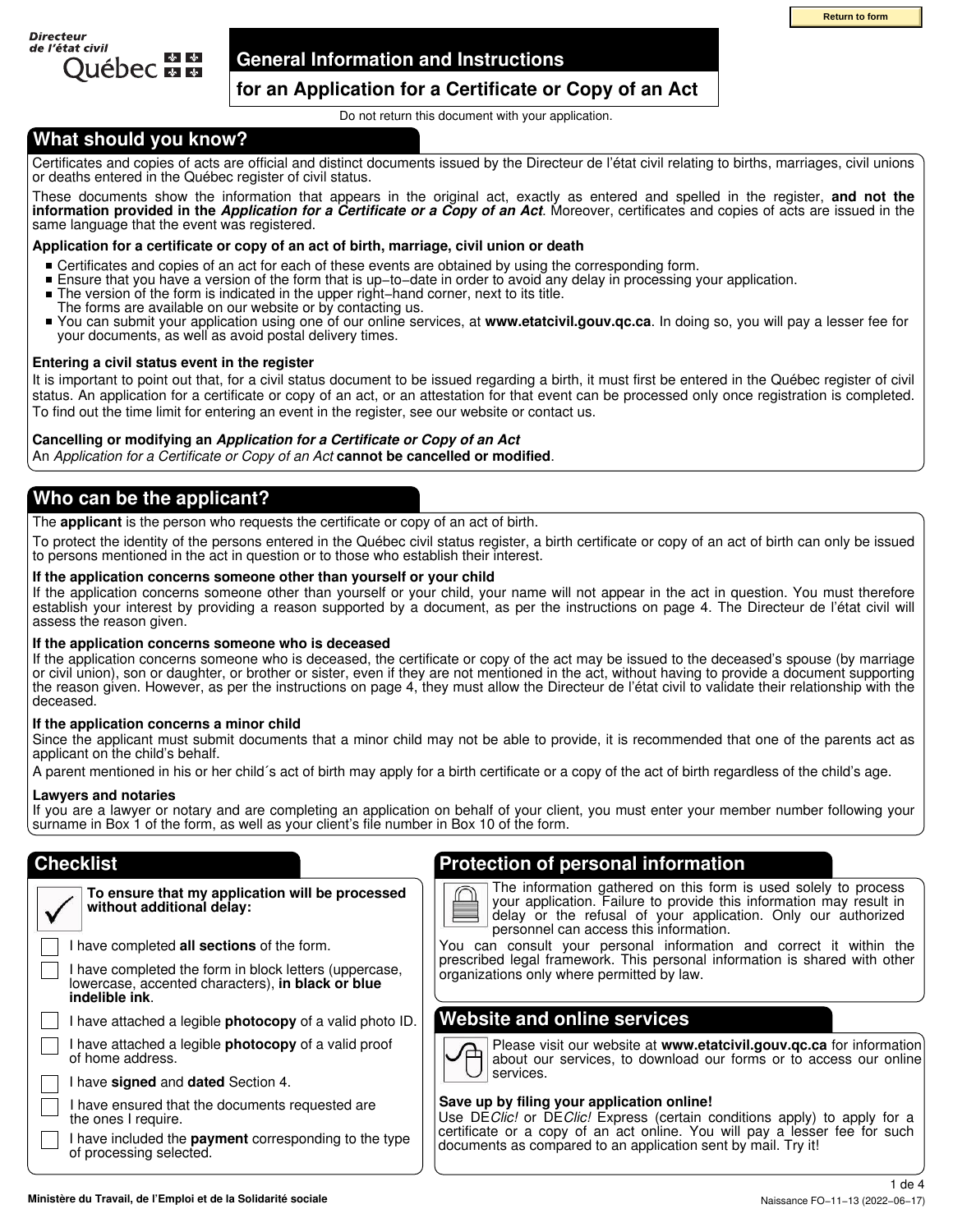**Return to form**

### **Which document to request: the certificate or the copy of an act of birth?**

Before applying for a certificate or a copy of an act, inquire about the type and format of the document required by the organization to which it must be submitted.

**For a minor child, we recommend the long−form birth certificate** because it states the parents' names. Certain organizations require that this document be provided for a person under 18 years of age.

| <b>Type and format</b>                                                                                                                                                                                                                                             | Information contained in the document *                                                                                                                                                                                                                         |  |  |
|--------------------------------------------------------------------------------------------------------------------------------------------------------------------------------------------------------------------------------------------------------------------|-----------------------------------------------------------------------------------------------------------------------------------------------------------------------------------------------------------------------------------------------------------------|--|--|
| <b>Birth certificate</b><br>Long-form (recommended)<br>$21.5$ cm $\times$ 18.5 cm                                                                                                                                                                                  | Surname, given names, sex, date, time and place of birth, registration number, surnames and given names of the<br>parents, document number (since March 29, 2005), date of issue and, where applicable, notation entered in the act<br>i since it was drawn up. |  |  |
| Integral reproduction of the information contained in the act, document number<br>Copy of an act of birth<br>(since March 29, 2005) and date of issue.<br>21.5 cm x 26.7 cm<br>Note: This document may show information pertaining to several civil status events. |                                                                                                                                                                                                                                                                 |  |  |
| * Information may be missing if the event occurred before 1994.                                                                                                                                                                                                    |                                                                                                                                                                                                                                                                 |  |  |

If the format is not indicated in the application, the long−form birth certificate will be issued.

### **Fees and processing time**

The fee charged to issue a document varies according to how the application is submitted and the type of processing selected. We offer **normal** and **accelerated** processing.

If you choose normal processing, the document will be sent by regular mail. If you choose accelerated processing, the document will be mailed to you via Xpresspost (available only if the delivery address is in Canada).

### **Fees and processing time \***

|                                                                                                                                      | Application for normal<br>processing (10 business days) *                                  |                            | Application for accelerated<br>processing (3 business days) *                              |                            |  |
|--------------------------------------------------------------------------------------------------------------------------------------|--------------------------------------------------------------------------------------------|----------------------------|--------------------------------------------------------------------------------------------|----------------------------|--|
| Method used to file your application                                                                                                 | Also factor in the time needed to<br>enter a recent civil status event in<br>the register. |                            | Also factor in the time needed to<br>enter a recent civil status event in<br>the register. |                            |  |
|                                                                                                                                      | Cost per<br>certificate                                                                    | Cost per<br>copy of an act | Cost per<br>certificate                                                                    | Cost per<br>copy of an act |  |
| Online                                                                                                                               | \$34.75                                                                                    | \$42.00                    | \$67.50                                                                                    | \$67.50                    |  |
| By mail                                                                                                                              | \$49.50                                                                                    | \$57.75                    | \$73.75                                                                                    | \$73.75                    |  |
| At a Services Québec offices that provides<br>Directeur de l'état civil services by means of<br>the online service DE Clic! Comptoir | \$34.75                                                                                    | \$42.00                    | \$67.50                                                                                    | \$67.50                    |  |

\* Excluding event registration time (if recent event) and delivery time.

The amounts are in Canadian dollars and are in effect until March 31, 2023.

### **Processing time to register a civil status event in the register**

The processing time to enter a new event in the register varies according to the number of events to be entered and the complexity of the files. For information on the processing time needed to enter an event in the register, see our website or contact us.

### **What payment methods are accepted?**

### **By mail**

Credit card (Visa and Mastercard\*), cheque, postal money order, bank money order

Cheques and postal or bank money orders must be made payable to the **Directeur de l'état civil.**

Visa and MasterCard debit cards are not accepted.

### **Multiple applications**

If you are submitting more than one application form at a time, please send a separate payment with each form to speed processing.

### **How to submit the application?**



Directeur de l'état civil 2535, boulevard Laurier Québec (Québec) G1V 5C6

| To reach us<br>By phone<br><b>G™</b><br>Québec:<br>Montréal:<br>Elsewhere in Québec:<br>Teletypewriter (TTY): | 418 644 - 4545<br>450 644 - 4545<br>514 644 - 4545<br>877 644–4545<br>800 361-9596 | By mail<br>$\equiv$ <sup>"</sup><br>Directeur de l'état civil<br>2535, boulevard Laurier<br>Québec (Québec) G1V 5C6 | <b>By email</b><br>etatcivil@dec.gouv.gc.ca<br>Website<br>www.etatcivil.gouv.gc.ca |
|---------------------------------------------------------------------------------------------------------------|------------------------------------------------------------------------------------|---------------------------------------------------------------------------------------------------------------------|------------------------------------------------------------------------------------|
|                                                                                                               | contact us by phone.                                                               | Only you, as the applicant, can obtain information on the status of your application. You must                      |                                                                                    |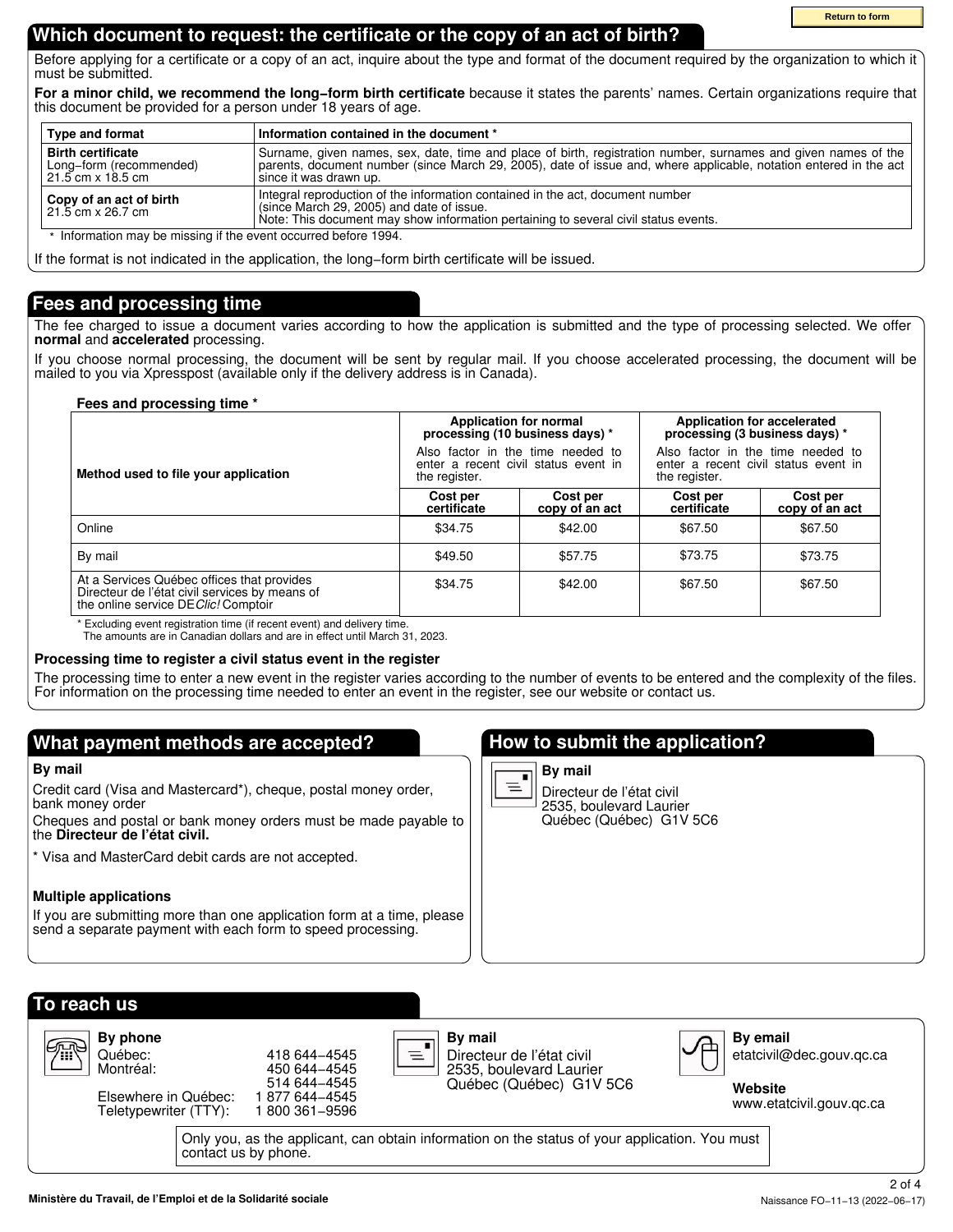### **What documents are used to establish the applicant's identity?**

The Directeur de l'état civil applies security measures to ensure that a person who applies for a civil status document is authorized to obtain it. To establish the **identity** of applicants, we require that they attach **two documents issued by two separate organizations**:

- **a valid photo ID**  $\blacksquare$
- **a valid proof of home address**

If you submit your application **by mail**, you must attach **photocopies**, not original documents.

If you submit your application or request a document **at a Services Québec regional office**, you must present **original documents**, not photocopies, to the clerk.

## **Valid photo ID**

Only the identity documents listed below are accepted. **If you cannot provide one of these documents, contact us** to determine the solution best suited to your situation or fill out the *Declaration du répondant* form and attach it to your application. This form is available on our website.

Digital documents are not accepted as a valid photo ID.

 $\blacksquare$ Driver's licence, learner's permit or probationary licence issued by Québec, another Canadian province or territory or a US state

The driver's licence, learner's permit or probationary licence is accepted as photo ID **only if it is not submitted as proof of home address**.

- $\blacksquare$ Health insurance card issued by a Canadian province and bearing a photograph
- $\blacksquare$ Canadian or foreign passport
- Canadian Citizenship Card (issued between 2002 and 2012)  $\blacksquare$
- Canadian Permanent Resident Card  $\blacksquare$
- $\blacksquare$ US Permanent Resident Card (green card)
- $\blacksquare$ Canadian immigration document **IMM 1442**
- $\blacksquare$ Official IDs for members of the military, police officers or diplomats posted in Canada
- Certificate of Indian Status  $\blacksquare$
- ID card issued by a Canadian province or territory  $\blacksquare$

### **Document validity**

All documents submitted must be in effect or comply with the validity period specified. The document's validity is determined according to the date the Directeur de l'état civil receives the application.

### **Language of documents**

If the required documents are written in a language other than French or English, attach a French translation done or certified true by a member of the Ordre des traducteurs, terminologues et interprètes agréés du Québec.

**To contact the Ordre des traducteurs, terminologues et interprètes agréés du Québec**

Website: **www.ottiaq.org** E−mail: info@ottiaq.org

### **Valid proof of home address**

Only the proofs of home address listed below are accepted. **If you cannot provide one of these documents, please contact us**.

Certain digital documents are accepted as a valid proof of home address:

Driver's licence, learner's permit or probationary licence issued by Québec, another Canadian province or territory or a US state

The driver's licence, learner's permit or probationary licence is accepted as proof of home address **only if it is not submitted as photo ID**.

- **Municipal or school tax bill (no more than one year old)**
- Government postal correspondence (no more than one year old)
- Recent bill from an energy, telephone service or cable provider (no more than three months old)
- **Construction** competency certificate (apprentice or journeyperson)
- Hospital card accompanied by a health insurance card bearing a photograph
- $\blacksquare$ Record of employment or pay slip (no more than three months old)
- Home or car insurance certificate or statement (no more than one year old)
- School transcript (no more than one year old)
- Bank statement (no more than three months old)
- Canada Post change of address receipt (no more than three months old)

### **Quality of photocopies**

All photocopied documents must be legible.

### **Front and back document**

Remember to include the photocopy of the back of a document when required, particularly if it shows a change of address or expiry date.

#### **Separate photocopies**

If you are submitting more than one application form at a time, attach separate photocopies to each form to speed processing.